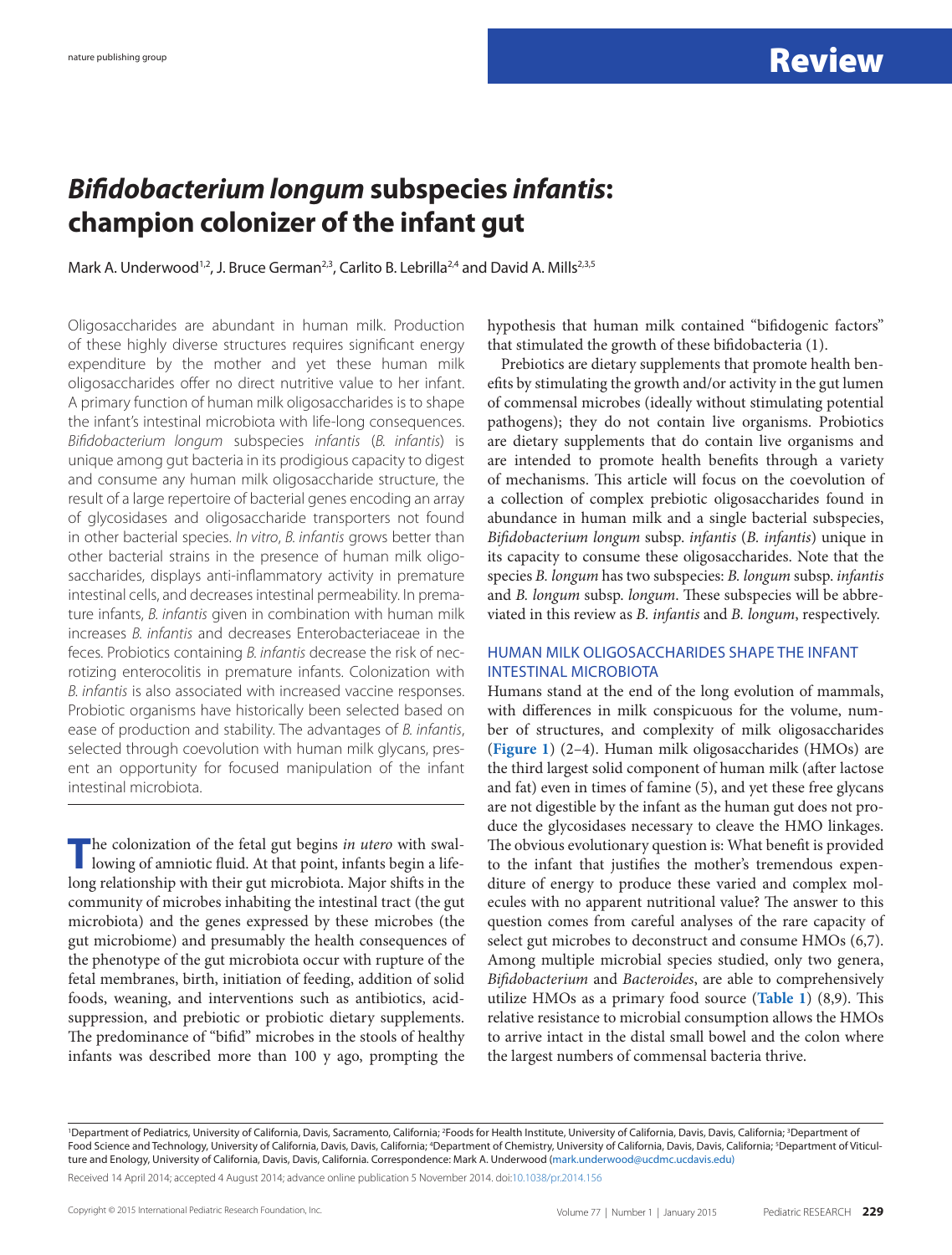# <span id="page-1-0"></span>Review *Underwood et al.*



**Figure 1.** Systematic structural analysis of milk oligosaccharides from multiple mammalian species. Human milk (**a**) has a higher degree of oligosaccharide polymerization with about 70% fucosylated structures (upper structure) and less than 20% sialylated structures (lower structure, exclusively *N*-acetylneuraminic acid). Nonhuman primate milk (**b**) varies with species with 20–65% fucosylated structures (upper structure) and 10–45% sialylated structures (lower structure, both *N*-acetylneuraminic acid and *N*-glycolylneuraminic acid). Other mammals (**c**) show the least degree of polymerization, less than 5% fucosylated structures and up to 70% sialylated structures (lower structure, both *N*-acetylneuraminic acid and *N*-glycolylneuraminic acid) (2,79–83). Red triangle = fucose, yellow circle = galactose, blue square = *N*-acetylglucosamine, blue circle = glucose, purple diamond = *N*-acetylneuraminic acid, and light blue diamond = *N*-glycolylneuraminic acid.

<span id="page-1-1"></span>

|  |  |  |  | Table 1. Consumption of single human milk oligosaccharide (HMO) structures by different bacterial species |  |
|--|--|--|--|-----------------------------------------------------------------------------------------------------------|--|
|--|--|--|--|-----------------------------------------------------------------------------------------------------------|--|

|                       |              | <b>HMO</b> structure |                   |                     |                           |  |
|-----------------------|--------------|----------------------|-------------------|---------------------|---------------------------|--|
| Bacterial species (n) | 2'FL         | $3-FL$               | <b>LDFT</b>       | $3'$ SL             | 6'SL                      |  |
| Escherichia coli (1)  |              |                      | $\qquad \qquad -$ |                     |                           |  |
| Clostridium (2)       |              |                      |                   |                     |                           |  |
| Lactobacillus (2)     | $-(1)/+(1)$  | $-(1)/+(1)$          | -                 |                     | $-(1)/++(1)$              |  |
| Enterobacter (2)      |              |                      |                   |                     |                           |  |
| Enterococcus (2)      | $-(1)/+(1)$  | $-(1)/+(1)$          |                   |                     |                           |  |
| Staphylococcus (2)    |              |                      |                   |                     |                           |  |
| Streptococcus (1)     | $^{+}$       | $+$                  |                   |                     |                           |  |
| Bacteroides (3)       | $++$         | $++$                 | $-(1)/++(2)$      | $-(1)/+(1)/++(1)$   | $+(1)/++(2)$              |  |
| Bifidobacterium (10)  | $+(1)/++(9)$ | $^{++}$              | $+(1)/++(9)$      | $-(2)/(+(1)/++(7))$ | $-(1)$ /+ $(1)$ /+ $+(8)$ |  |

2′FL, 3-FL, and LDFT are abundant fucosylated HMO structures, and 3′SL and 6′SL are abundant sialylated HMO structures. The numbers in parentheses are the number of strains tested. The symbols represent consumption of <10% (–), consumption between 10 and 40% (+), and consumption of >40% (++) (from ref. 8).

The gut of healthy term infants is initially colonized by bacteria acquired at birth. These "pioneer" bacteria are predominately facultative anaerobes with composition heavily influenced by mode of delivery (10). Within the first days to weeks, two obligate anaerobes, *Bacteroides* and *Bifidobacterium*, generally become the most abundant genera (11–13). Previous dogma was that the pioneer bacteria create a low-oxygen environment in which the obligate anaerobes then become dominant; however, two recent observations suggest that this second wave of colonization is more complex. First, species of both *Bacteroides* and *Bifidobacterium* are found in maternal feces, human milk, and infant feces suggesting direct inoculation through breastfeeding and maternal–infant contact (14). Second, species of both *Bacteroides* and *Bifidobacterium* are aggressive consumers of HMOs (15). Early reports of a relative absence of *Bifidobacterium* species in the stools of healthy infants (16) were likely due to limitations in methods, e.g., imprecise PCR primers and lack of bead-beating in bacterial DNA extraction (17). Healthy term breastfed infants are colonized by a small number of subspecies including *B. infantis*, *B. longum*, and *B. breve* and to a lesser extent *B. bifidum* and *B. pseudocatenulatum*, whereas healthy term formula-fed infants are colonized by a more diverse population, including the above species plus bifidobacterial species seen in adults such as *B. adolescentis* (18–20). In adults, increased diversity in the intestinal microbial population is generally considered beneficial (21); however, this may not be the case in the healthy neonate where a predominance of a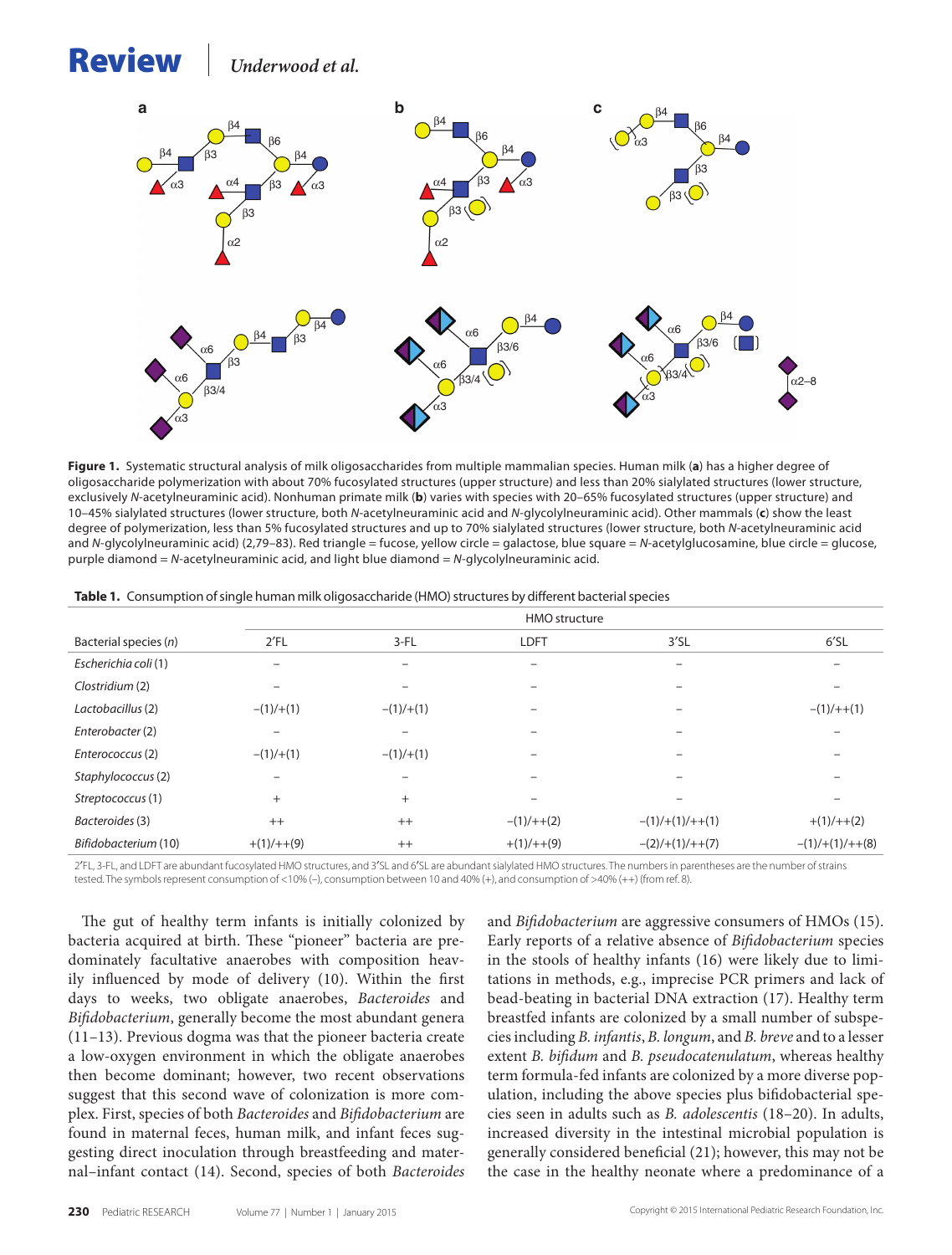few subspecies of bifidobacteria is associated with improved growth (22).

### MECHANISTIC EVIDENCE FOR COLONIZATION BY *B. INFANTIS*

Early studies demonstrated that a strain of *B. infantis* was better able to grow in a culture medium wherein HMOs were the only carbon source, than strains of *B. longum*, *B. breve*, or *B. adolescentis* (23,24). The sequencing of this strain of *B. infantis* demonstrated a large number of genes involved in catabolism of complex carbohydrates (25). Comparison of the closely related subspecies *B. longum* and *B. infantis* demonstrated that the former encodes enzymes for the digestion of plant oligosaccharides, while the latter has evolved the capacity to digest HMOs. Most of the strains of *B. infantis* sequenced to date contain a 43-kb gene cluster (HMO cluster I) that encodes a variety of oligosaccharide transport proteins and glycosyl hydrolases; this gene cluster is not found in other bifidobacterial species (26,27). The one *B. infantis* strain analyzed to date, which showed weak growth in the presence of HMO, has a partial deletion of this gene complex (24,26). Most HMO structures contain either fucose or sialic acid (**[Figure 1](#page-1-0)**); among species of *Bifidobacterium*, only *B. infantis*, *B. breve*, and *B. bifidum* produce fucosidases and sialidases, and only *B. infantis* is able to digest all HMO structures (**[Table 2](#page-2-0)**) (28).

*B*. *infantis* strains, when grown in the presence of HMOs, upregulate expression of two groups of bacterial genes. First, transporter proteins that bind to specific HMO linkages, including a number of solute-binding proteins with an affinity for HMOs, are upregulated in *B. infantis* grown on HMO but not in *B. infantis* grown on the simpler prebiotic oligosaccharides fructo-oligosaccharide or galacto-oligosaccharide (29,30). This suggests that *B. infantis* is able to transport intact HMOs into its cytoplasm and that this capacity is "turned

<span id="page-2-0"></span>**Table 2.** *Bifidobacterium* species and the number of glycoside hydrolases encoded in their genomes (from ref. 21)

| Species/subspecies        | Total glycoside<br>hydrolases | $\alpha$ -Sialidase | $O(-L -$<br>Fucosidase |
|---------------------------|-------------------------------|---------------------|------------------------|
| <b>B.</b> adolescentis    | 22                            | 0                   | 0                      |
| B. angulatum              | 13                            | 0                   | 0                      |
| B. bifidum                | 17                            | $\overline{2}$      | 2                      |
| B. breve                  | 19                            | 1                   | 1                      |
| B. catenulatum            | 21                            | 0                   | 0                      |
| B. dentium                | 31                            | 0                   | 1                      |
| B. longum subsp. longum   | 26                            | 0                   | 0                      |
| B. longum subsp. infantis | 24                            | $\overline{2}$      | 5                      |
| B. minimum                | $\overline{2}$                | 0                   | 0                      |
| B. pseudocatenulatum      | 25                            | 0                   | 1                      |
| B. pseudolongum           | 14                            | $\Omega$            |                        |
| <b>B.</b> subtile         | 3                             | 0                   | 0                      |
| B. thermacidophilum       | 9                             | 0                   | 0                      |



on" by the HMOs. Second, glycosidases with specificity for every linkage in HMOs are upregulated in *B. infantis* grown on HMO. The 16 glycosyl hydrolases expressed by *B. infantis* include α-fucosidases, β-galactosidases, β-hexosaminadases, and  $\alpha$ -sialidases, facilitating complete digestion of HMOs within the bacterial cytoplasm that is not possible for other bifidobacteria (6,31–34). *B*. *infantis* also differs markedly from *B. bifidum* and *Bacteroides* in its specificity for HMOs. *B*. *infantis* is unable to deconstruct the O-glycans in human mucus in spite of structural similarity to HMOs (30), while *B. bifidum* and *Bacteroides* are able to consume both HMOs and mucus glycans (35). Indeed, unlike *B. infantis*, *B. bifidum* and *Bacteroides* species deploy extracellular glycosyl hydrolases that deconstruct complex glycans outside of the cell enabling import and consumption of specific glycan components while other components of the digested glycans (e.g., mono and disaccharides) are left outside the cell (15). In a mouse model, this consumption mode has recently been shown to liberate sugars that promote the growth of pathogens that otherwise would be unable to utilize host glycans (36). These results suggest the hypothesis that *Bacteroides* species and *B. bifidum* may not be ideal as probiotics for correction of dysbiosis in human milk-fed premature infants as the byproducts of HMO consumption may stimulate growth of intraluminal pathogens.

HMOs are not the only human milk components of "interest" to *B. infantis*. Acidic glycolipids (gangliosides) are found arrayed on the surface of fat globules in human milk and may play a role in neurodevelopment (37), pathogen binding within the gut lumen, and shaping the intestinal microbiota (38). Among six species of bifidobacteria tested, *B. infantis* and *B. bifidum* were best able to consume the two major gangliosides GM3 and GD3 (39). These data demonstrate that human milk gangliosides have a selective prebiotic effect in addition to that of HMOs. Evolutionary selective pressure has equipped *B. infantis* with multiple enzymes for deconstructing milk glycans, and as a result this subspecies is able to outcompete even other bifidobacteria as well as other commensals and pathogens in the gut lumen of the healthy breastfed infant. This advantage extends beyond free glycans and glycolipids to glycoproteins. In ongoing studies, *B. infantis* produces an endo-β-*N*-acetylglucosaminidase that is able to cleave the *N*-glycans associated with human glycoproteins like lactoferrin, IgA, and IgG. Human milk incubated with this bacterial enzyme undergoes significant *N*-deglycosylation and *B. infantis* grown in the presence of lactoferrin upregulates expression of this enzyme (40). These data suggest two possibilities: that human milk glycoproteins serve a prebiotic role and that these *B. infantis* endoglycosidases release biologically active peptides from human glycoproteins.

#### *B. INFANTIS* IN PREMATURE INFANTS

Premature infants have a markedly different intestinal microbiota than term infants. While term babies progress from colonization with maternal microbes obtained at birth to microbes influenced mostly by diet, premature infants are generally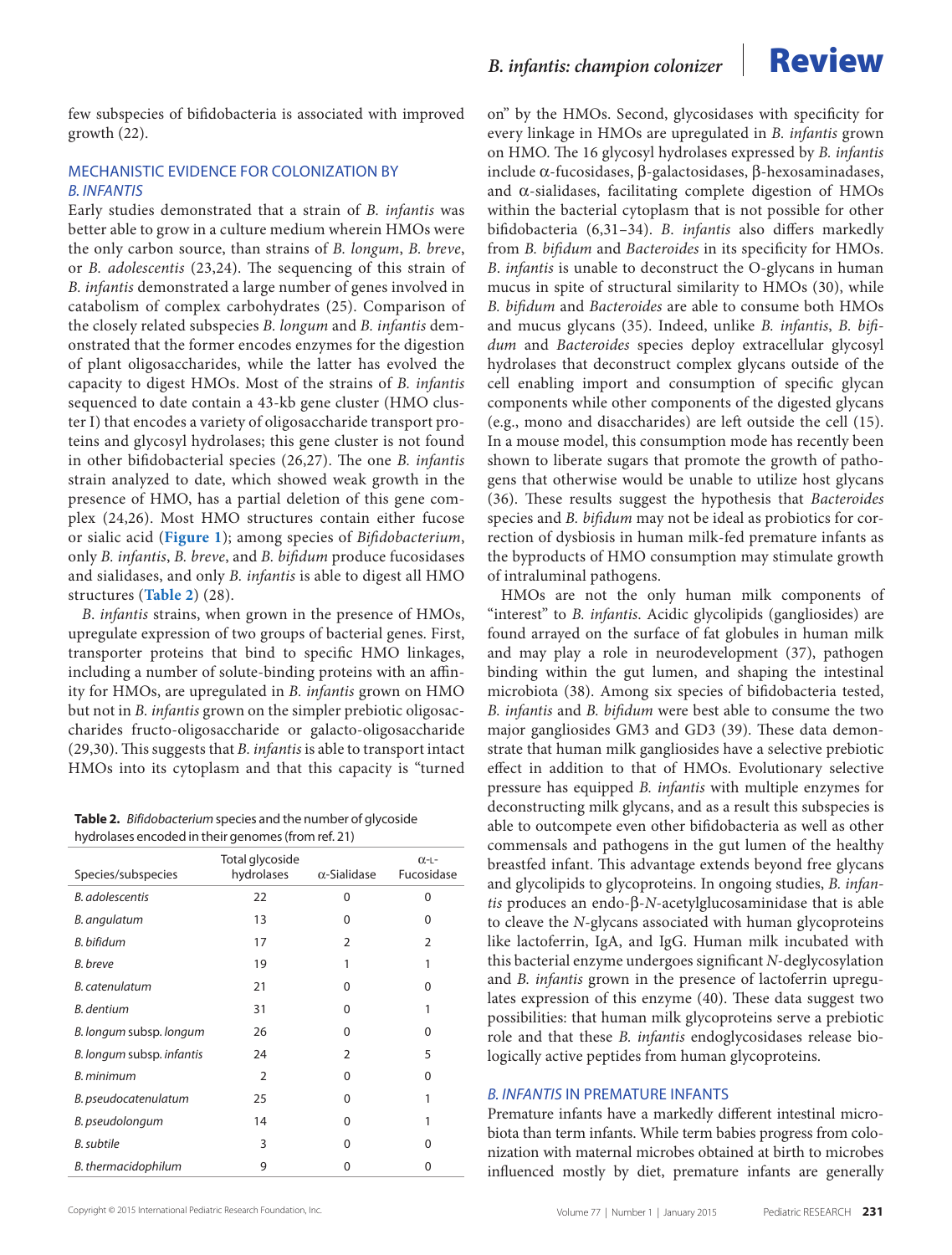# Review *Underwood et al.*

colonized with Firmicutes (predominantly staphylococci, streptococci, and enterococci) and Proteobacteria (predominantly Gram-negative Enterobacteriaceae) with a marked absence of bifidobacteria for several weeks or months (41). This dysbiosis (defined as an alteration in the fecal microbiota) in premature infants is likely due to a combination of environmental factors inherent in neonatal intensive care, hygiene, antibiotic use, and endogenous factors including genetics and immaturity of the intestinal immune responses. Dysbiosis appears to be a significant risk factor in susceptibility to necrotizing enterocolitis (NEC), a common and devastating disease that predominantly affects premature infants. Careful studies have demonstrated associations between NEC and early dysbiosis (42), antibiotic administration (43), and acid suppression (44), as well as worsening of dysbiosis just prior to the onset of NEC (45).

Attempts to alter the intestinal microbiota of premature infants with prebiotics alone have yielded mixed results. The incidence of NEC in human milk-fed premature infants is significantly lower than in those receiving formula (46). Milk from mothers delivering preterm does not differ dramatically from milk from mothers delivering at term in numbers of total HMOs; however, the variability of fucosylated HMOs was found to be significantly higher in the former than the latter (47). It is unclear whether the paucity of bifidobacteria in premature infants is due to these small differences in HMO composition, to lack of introduction of bifidobacteria, or to extrinsic factors such as antibiotics and environmental factors. Results to date suggest that any single intervention is insufficient to significantly impact the premature infant gut microbiota. In a small dose escalation trial of added galactooligosaccharide or HMOs in formula-fed premature infants, there were not significant differences in the fecal microbiota with either prebiotic intervention (48). A larger study in premature infants that showed significant changes in the fecal microbiota with antibiotics and only minimal changes with administration of a mixture of galacto-oligosaccharides and fructo-oligosaccharides (49), failed to show significant decreases in the incidence of NEC or sepsis (50) or in neurodevelopment (51) between infants that received the prebiotic mixture and those that received the placebo.

Administration of probiotics to premature infants in most of the clinical trials performed to date is associated with a decreased incidence of NEC (52,53). Routine administration of probiotics to all premature infants has been proposed and is common practice in many countries (54,55). The question of which probiotic product to provide to a premature infant is challenging given the lack of direct comparisons between products and the lack of rigorous standardization of live bacteria as a therapeutic intervention. For example, a high number of discrepancies between the stated contents of commercial probiotic products and the measured contents has been reported (56,57). Furthermore, most current commercial probiotics were developed years ago and selection criteria for organisms were based on stability and ease of industrial production rather than specific mechanistic criteria of the organisms selected. It is now possible to establish standards of strain specificity, dosing accuracy, optimum combinations of paired prebiotics and probiotics, and analysis of changes in the gut microbiota composition. Differences among bifidobacteria illustrate this principle. We compared pure formulations of *B. infantis* and *B. animalis* subsp. *lactis* (*B. lactis*, a common *Bifidobacterium* in yogurts and commercial probiotics) in dose escalation and cross-over trials and found that *B. infantis* was better able to colonize the intestine than *B. lactis* in both formula-fed and human milk-fed premature infants. In the infants receiving *B. lactis*, even at high doses, the numbers of total bifidobacteria in the stool were low, and the general bifidobacteria that were present were not the administered species. There was no additive effect of human milk and *B. lactis*—a result that was not surprising given that the *B. lactis* was chosen for this study because, unlike *B. infantis*, it does not grow in culture medium where HMO is the only carbon source. The highest numbers of fecal bifidobacteria were seen in infants receiving a combination of human milk and *B. infantis* at a dose of 10<sup>9</sup> organisms twice daily (58). Of the more than 20 published randomized controlled trials of probiotics in premature infants, six have included administration of *B. infantis* alone or in combination; five of these trials showed a decreased incidence of NEC in the probiotic group (53,59–63). A meta-analysis of four studies of administration of *B. lactis* to premature infants showed no decrease in the incidence of NEC (64).

#### MECHANISMS OF OBSERVED PROTECTIVE EFFECTS

Recent studies have demonstrated four promising mechanisms by which bifidobacteria decrease the risk of NEC in premature infants. First, as described above, *B. infantis* has a competitive advantage in the presence of human milk components; therefore, increased colonization resulting in decreased diversity of the gut microbiota and fewer luminal pathogens is one likely mechanism of protection. In addition to a selective growth advantage, *in vitro* studies reveal that *B. infantis* cells grown on HMO bind to cultured intestinal cells at a higher rate suggesting that the unique ability to grow on HMOs coincides with an increased ability to bind and colonize the intestinal mucus layer (65,66).

Second, *B. infantis* has been shown to be anti-inflammatory in several *in vitro* and animal studies. An immature and poorly modulated immune response to bacterial translocation is believed to be a key trigger of NEC (67). In an elegant series of experiments, explants of both immature and mature human neonatal intestinal tissue were exposed to the supernatant from *B. infantis*. The *B. infantis* supernatant suppressed the exuberant production of the proinflammatory cytokines IL-6 and IL-8 and toll-like receptors TLR2 and TLR4 triggered by lipopolysaccharide and IL1 $\beta$  in the immature tissue explants. In the mature tissue explants, expression of these cytokines and TLRs was less marked and not significantly different with exposure to the *B. infantis* supernatant. Similar observations were seen with enterocytes from premature infants with NEC and with immature human enterocytes. These experiments suggest that *B. infantis* produce exogenous substances that promote maturation of the immature innate immune response (68). This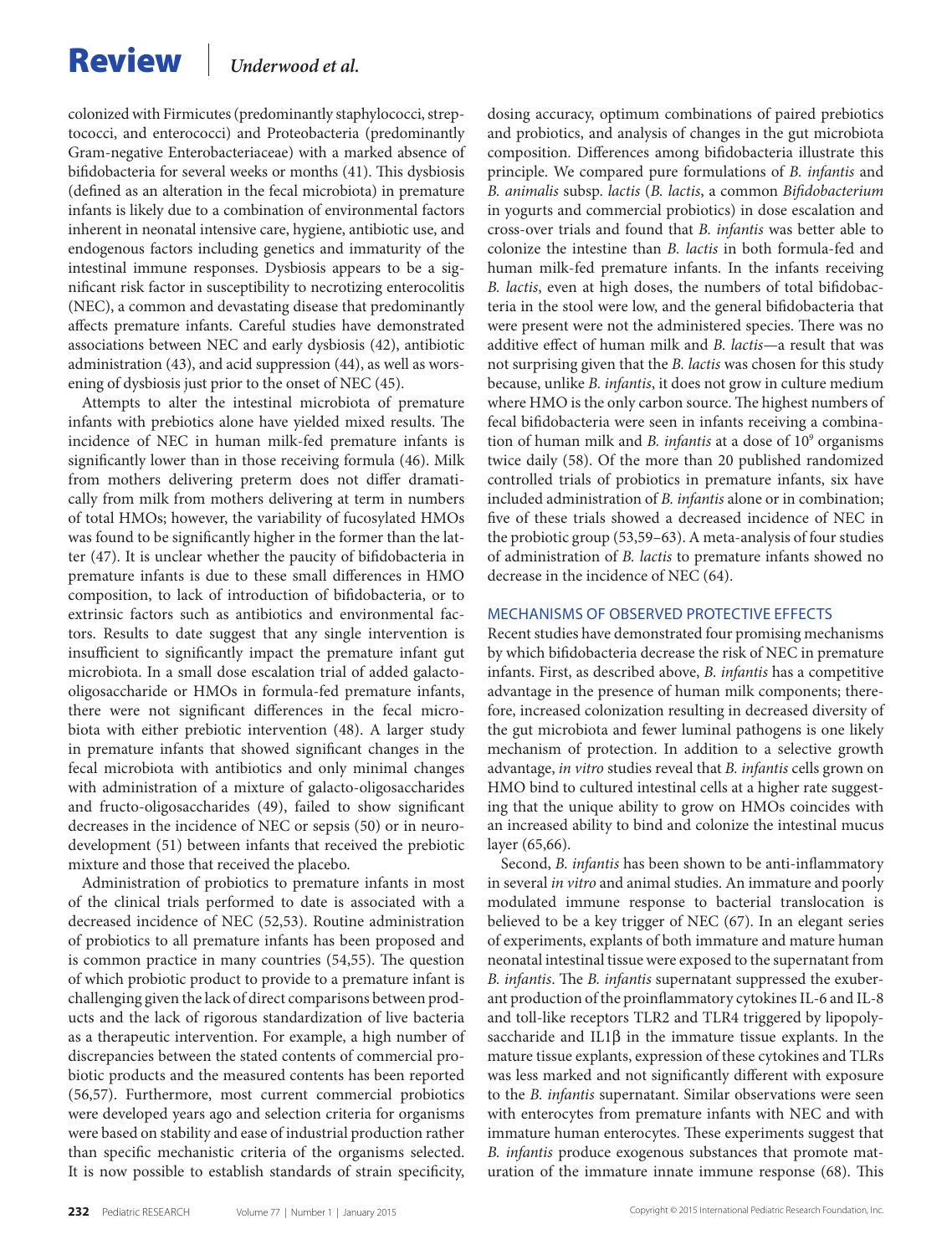supernatant from *B. infantis* attenuates *Cronobacter sakazakii*induced enteritis in a newborn mouse model (*C. sakazakii* is a contaminant of powdered infant formulas associated with both sepsis and NEC in premature infants) (69). In a rat model of NEC, administration of *B. infantis* decreased expression of IL6, IL8, TNFα, IL23, and iNOS, decreased the expression of antimicrobial peptides, altered expression of intestinal mucusrelated proteins, and decreased the incidence of NEC (17). *In vitro*, Caco-2 cell expression of anti-inflammatory IL10 was increased when these cells were exposed to *B. infantis* grown in the presence of HMOs, but not when exposed to *B. infantis* grown in the presence of lactose. This series of studies suggest that HMOs "turn on" the repertoire of genes in *B. infantis* within the infant that are important in controlling inflammation (65).

Third, *B. infantis* decreases intestinal permeability. In mice colonized with human fecal microbes, increased numbers of bifidobacteria are associated with decreased bacterial translocation while increased numbers of *Bacteroides* and *Clostridia* are associated with increased bacterial translocation (70). In a neonatal mouse NEC model, *B. infantis* decreased intestinal permeability, increased stabilization of the tight junction proteins claudin 4 and occludin, and decreased the incidence of NEC (71). *In vitro*, *B. infantis* grown in the presence of HMO increased expression of junctional-associated molecule (JAM-A) in Caco-2 cells and tight junction protein ZO-1 in HT-29 cells compared with *B. infantis* grown in the presence of lactose, once again confirming that growth on HMOs is necessary to "turn on" genes in *B. infantis* associated with host intestinal permeability (65).

Fourth, many commensal bacteria produce short chain fatty acids (SCFA, particularly butyrate, propionate, and acetate) with direct and indirect effects on the host. Healthy breastfed infants have higher levels of fecal acetate than formula-fed infants, likely due to increased bifidobacteria. Measurement of fecal SCFA has been proposed as a measure of carbohydrate fermentation and therefore a marker of dysbiosis. However, evaluation of the effects of SCFA is challenging, as these volatile products are both produced and consumed in the colon by bacteria and absorbed by the enterocyte to enter the portal circulation. In adults, increased acetate production may be associated with obesity and inflammation, while butyrate and propionate appear to be protective (72). It has been hypothesized that excessive production of butyrate increases the risk of NEC and limited data from animal models support this hypothesis (73,74). The influence of HMOs, commercial prebiotics, and probiotics on SCFA production remains unclear. In premature infants, administration of *B. breve* was associated with a decrease in fecal butyrate (75), administration of *B. lactis* was associated with increased fecal acetate (76), while administration of a combination product containing *B. infantis* did not alter fecal SCFA compared with placebo (59).

#### *B. INFANTIS* IS ASSOCIATED WITH IMPROVED GROWTH AND VACCINE RESPONSES IN TERM INFANTS

A recent cohort study of infants in Dhaka, Bangladesh found that infants there were heavily colonized with bifidobacteria.

### *B. infantis: champion colonizer* **Review**



#### **CONCLUSION**

HMOs are able to transit the stomach and proximal small bowel of infants without being altered or consumed. In the distal gut, HMOs are selectively consumed by *B. infantis* creating a microbiota that is limited in diversity but associated with improved growth and vaccine responsiveness in term infants and decreased NEC in premature infants. HMOs activate a variety of genes in *B. infantis* that allow it to dominate the gut microbiota and benefit the host by accelerating maturation of the immune response, limiting excessive inflammation, improving intestinal permeability, and increasing acetate production. This symbiotic relationship is a compelling example of coevolution of two species to temporarily protect the full term neonate and nourish a healthy gut microbiota prior to weaning. In the premature infant, this colonization is disrupted and the provision of both human milk and probiotic *B. infantis* appears to be both restorative and protective.

#### **ACKNOWLEDGMENTS**

We gratefully acknowledge all of the researchers in the UC Davis Foods for Health Institute for their enthusiasm, imagination, and collective contribution to this subject matter.

#### **STATEMENT OF FINANCIAL SUPPORT**

This work has been supported by University of California Discovery Grant Program, the UC Davis RISE Program, the California Dairy Research Foundation, Dairy Management Inc., the Bill and Melinda Gates Foundation, and National Institutes of Health awards R01HD059127, R01HD065122, R01HD061923, R21AT006180, R01AT007079, and 1U24DK097154. D.A.M. acknowledges support as the Peter J. Shields Endowed Chair in Dairy Food Science.

Disclosure: Three of the authors (J.B.G., C.B.L., D.A.M.) are the cofounders of Evolve Biosystems, a company focused on diet-based manipulation of the gut microbiota.

#### **References**

- 1. Moro E. Morphologische und biologische Untersuchung über die Darmbakterien des Säuglings [Morphological and biological study of the intestinal bacteria of infants]. Jahrb F Kinderh 1905;61:687–734.
- 2. Tao N, Wu S, Kim J, et al. Evolutionary glycomics: characterization of milk oligosaccharides in primates. J Proteome Res 2011;10:1548–57.
- 3. Ruhaak LR, Lebrilla CB. Analysis and role of oligosaccharides in milk. BMB Rep 2012;45:442–51.
- 4. Aldredge DL, Geronimo MR, Hua S, Nwosu CC, Lebrilla CB, Barile D. Annotation and structural elucidation of bovine milk oligosaccharides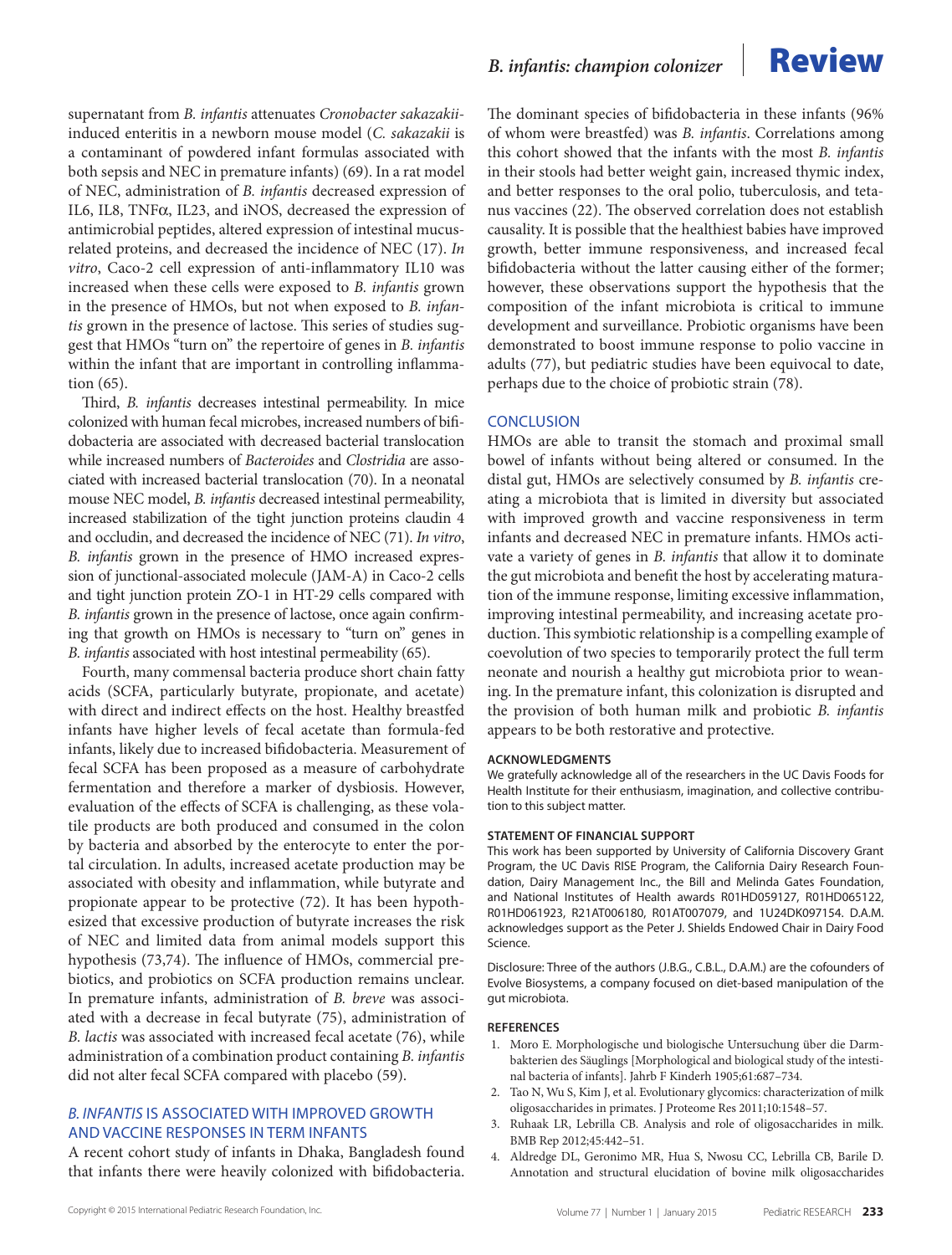# Review *Underwood et al.*

and determination of novel fucosylated structures. Glycobiology 2013;23: 664–76.

- 5. Totten SM, Zivkovic AM, Wu S, et al. Comprehensive profiles of human milk oligosaccharides yield highly sensitive and specific markers for determining secretor status in lactating mothers. J Proteome Res 2012;11:6124–33.
- 6. Sela DA, Mills DA. Nursing our microbiota: molecular linkages between bifidobacteria and milk oligosaccharides. Trends Microbiol 2010;18: 298–307.
- 7. Garrido D, Dallas DC, Mills DA. Consumption of human milk glycoconjugates by infant-associated bifidobacteria: mechanisms and implications. Microbiology 2013;159(Pt 4):649–64.
- 8. Yu ZT, Chen C, Newburg DS. Utilization of major fucosylated and sialylated human milk oligosaccharides by isolated human gut microbes. Glycobiology 2013;23:1281–92.
- 9. Marcobal A, Barboza M, Froehlich JW, et al. Consumption of human milk oligosaccharides by gut-related microbes. J Agric Food Chem 2010;58:5334–40.
- 10. Dominguez-Bello MG, Costello EK, Contreras M, et al. Delivery mode shapes the acquisition and structure of the initial microbiota across multiple body habitats in newborns. Proc Natl Acad Sci USA 2010;107:11971–5.
- 11. Boesten R, Schuren F, Ben Amor K, Haarman M, Knol J, de Vos WM. Bifidobacterium population analysis in the infant gut by direct mapping of genomic hybridization patterns: potential for monitoring temporal development and effects of dietary regimens. Microb Biotechnol 2011;4:417–27.
- 12. Harmsen HJ, Wildeboer-Veloo AC, Raangs GC, et al. Analysis of intestinal flora development in breast-fed and formula-fed infants by using molecular identification and detection methods. J Pediatr Gastroenterol Nutr 2000;30:61–7.
- 13. Jost T, Lacroix C, Braegger CP, Chassard C. New insights in gut microbiota establishment in healthy breast fed neonates. PLoS One 2012;7:e44595.
- Jost T, Lacroix C, Braegger CP, Rochat F, Chassard C. Vertical motherneonate transfer of maternal gut bacteria via breastfeeding. Environ Microbiol [online], 2013 (doi:10.1111/1462–2920.12238).
- 15. Marcobal A, Sonnenburg JL. Human milk oligosaccharide consumption by intestinal microbiota. Clin Microbiol Infect 2012;18:Suppl 4:12–5.
- 16. Palmer C, Bik EM, DiGiulio DB, Relman DA, Brown PO. Development of the human infant intestinal microbiota. PLoS Biol 2007;5:e177.
- 17. Underwood MA, Arriola J, Gerber CW, et al. *Bifidobacterium longum* subsp. *infantis* in experimental necrotizing enterocolitis: alterations in inflammation, innate immune response, and the microbiota. Pediatr Res 2014;76:326–33.
- 18. Sakata S, Tonooka T, Ishizeki S, et al. Culture-independent analysis of fecal microbiota in infants, with special reference to *Bifidobacterium* species. FEMS Microbiol Lett 2005;243:417–23.
- 19. Roger LC, Costabile A, Holland DT, Hoyles L, McCartney AL. Examination of faecal *Bifidobacterium* populations in breast- and formula-fed infants during the first 18 months of life. Microbiology 2010;156(Pt 11):3329–41.
- Turroni F, Foroni E, Pizzetti P, et al. Exploring the diversity of the bifidobacterial population in the human intestinal tract. Appl Environ Microbiol 2009;75:1534–45.
- 21. Belkaid Y, Hand TW. Role of the microbiota in immunity and inflammation. Cell 2014;157:121–41.
- 22. Huda MN, Lewis ZT, Kalanetra KM, et al. Stool microbiota and vaccine responses of infants. Pediatrics 2014;134:e362–72.
- 23. Ward RE, Niñonuevo M, Mills DA, Lebrilla CB, German JB. *In vitro* fermentability of human milk oligosaccharides by several strains of bifidobacteria. Mol Nutr Food Res 2007;51:1398–405.
- 24. Locascio RG, Niñonuevo MR, Kronewitter SR, et al. A versatile and scalable strategy for glycoprofiling bifidobacterial consumption of human milk oligosaccharides. Microb Biotechnol 2009;2:333–42.
- 25. Sela DA, Chapman J, Adeuya A, et al. The genome sequence of *Bifidobacterium longum* subsp. *infantis* reveals adaptations for milk utilization within the infant microbiome. Proc Natl Acad Sci USA 2008;105:18964–9.
- 26. LoCascio RG, Desai P, Sela DA, Weimer B, Mills DA. Broad conservation of milk utilization genes in *Bifidobacterium longum* subsp. *infantis* as revealed by comparative genomic hybridization. Appl Environ Microbiol 2010;76:7373–81.
- 27. Zivkovic AM, German JB, Lebrilla CB, Mills DA. Human milk glycobiome and its impact on the infant gastrointestinal microbiota. Proc Natl Acad Sci USA 2011;108:Suppl 1:4653–8.
- 28. Sela DA, Mills DA. The marriage of nutrigenomics with the microbiome: the case of infant-associated bifidobacteria and milk. Am J Clin Nutr 2014;99:697S–703S.
- 29. Garrido D, Kim JH, German JB, Raybould HE, Mills DA. Oligosaccharide binding proteins from *Bifidobacterium longum* subsp. *infantis* reveal a preference for host glycans. PLoS One 2011;6:e17315.
- 30. Kim JH, An HJ, Garrido D, German JB, Lebrilla CB, Mills DA. Proteomic analysis of *Bifidobacterium longum* subsp. *infantis* reveals the metabolic insight on consumption of prebiotics and host glycans. PLoS One 2013;8:e57535.
- 31. Sela DA, Li Y, Lerno L, et al. An infant-associated bacterial commensal utilizes breast milk sialyloligosaccharides. J Biol Chem 2011;286:11909–18.
- 32. Sela DA, Garrido D, Lerno L, et al. *Bifidobacterium longum* subsp. *infantis* ATCC 15697 α-fucosidases are active on fucosylated human milk oligosaccharides. Appl Environ Microbiol 2012;78:795–803.
- 33. Yoshida E, Sakurama H, Kiyohara M, et al. *Bifidobacterium longum* subsp. *infantis* uses two different β-galactosidases for selectively degrading type-1 and type-2 human milk oligosaccharides. Glycobiology 2012;22:361–8.
- 34. Garrido D, Ruiz-Moyano S, Mills DA. Release and utilization of Nacetyl-D-glucosamine from human milk oligosaccharides by *Bifidobacterium longum* subsp. *infantis*. Anaerobe 2012;18:430–5.
- 35. Marcobal A, Barboza M, Sonnenburg ED, et al. Bacteroides in the infant gut consume milk oligosaccharides via mucus-utilization pathways. Cell Host Microbe 2011;10:507–14.
- 36. Ng KM, Ferreyra JA, Higginbottom SK, et al. Microbiota-liberated host sugars facilitate post-antibiotic expansion of enteric pathogens. Nature 2013;502:96–9.
- 37. Park EJ, Suh M, Ramanujam K, Steiner K, Begg D, Clandinin MT. Dietinduced changes in membrane gangliosides in rat intestinal mucosa, plasma and brain. J Pediatr Gastroenterol Nutr 2005;40:487–95.
- 38. Rueda R. The role of dietary gangliosides on immunity and the prevention of infection. Br J Nutr 2007;98:Suppl 1:S68–73.
- 39. Lee H, Garrido D, Mills DA, Barile D. Hydrolysis of milk gangliosides by infant-gut associated bifidobacteria determined by microfluidic chips and high-resolution mass spectrometry. Electrophoresis 2014;35:1742–50.
- 40. Garrido D, Nwosu C, Ruiz-Moyano S, et al. Endo-β-N-acetylglucosaminidases from infant gut-associated bifidobacteria release complex N-glycans from human milk glycoproteins. Mol Cell Proteomics 2012;11: 775–85.
- 41. Westerbeek EA, van den Berg A, Lafeber HN, Knol J, Fetter WP, van Elburg RM. The intestinal bacterial colonisation in preterm infants: a review of the literature. Clin Nutr 2006;25:361–8.
- 42. Morrow AL, Lagomarcino AJ, Schibler KR, et al. Early microbial and metabolomic signatures predict later onset of necrotizing enterocolitis in preterm infants. Microbiome 2013;1:13.
- 43. Cotten CM, Taylor S, Stoll B, et al. Prolonged duration of initial empirical antibiotic treatment is associated with increased rates of necrotizing enterocolitis and death for extremely low birth weight infants. Pediatrics 2009;123:58–66.
- 44. Guillet R, Stoll BJ, Cotten CM, et al. Association of H2-blocker therapy and higher incidence of necrotizing enterocolitis in very low birth weight infants. Pediatrics 2006;117:e137–142.
- 45. Mai V, Young CM, Ukhanova M, et al. Fecal microbiota in premature infants prior to necrotizing enterocolitis. PLoS One 2011;6:e20647.
- 46. Meinzen-Derr J, Poindexter B, Wrage L, Morrow AL, Stoll B, Donovan EF. Role of human milk in extremely low birth weight infants' risk of necrotizing enterocolitis or death. J Perinatol 2009;29:57–62.
- 47. De Leoz ML, Gaerlan SC, Strum JS, et al. Lacto-N-tetraose, fucosylation, and secretor status are highly variable in human milk oligosaccharides from women delivering preterm. J Proteome Res 2012;11:4662–72.
- 48. Underwood MA, Kalanetra KM, Bokulich NA, et al. Prebiotic oligosaccharides in premature infants. J Pediatr Gastroenterol Nutr 2014;58:352–60.
- 49. Westerbeek EA, Slump RA, Lafeber HN, et al. The effect of enteral supplementation of specific neutral and acidic oligosaccharides on the faecal microbiota and intestinal microenvironment in preterm infants. Eur J Clin Microbiol Infect Dis 2013;32:269–76.